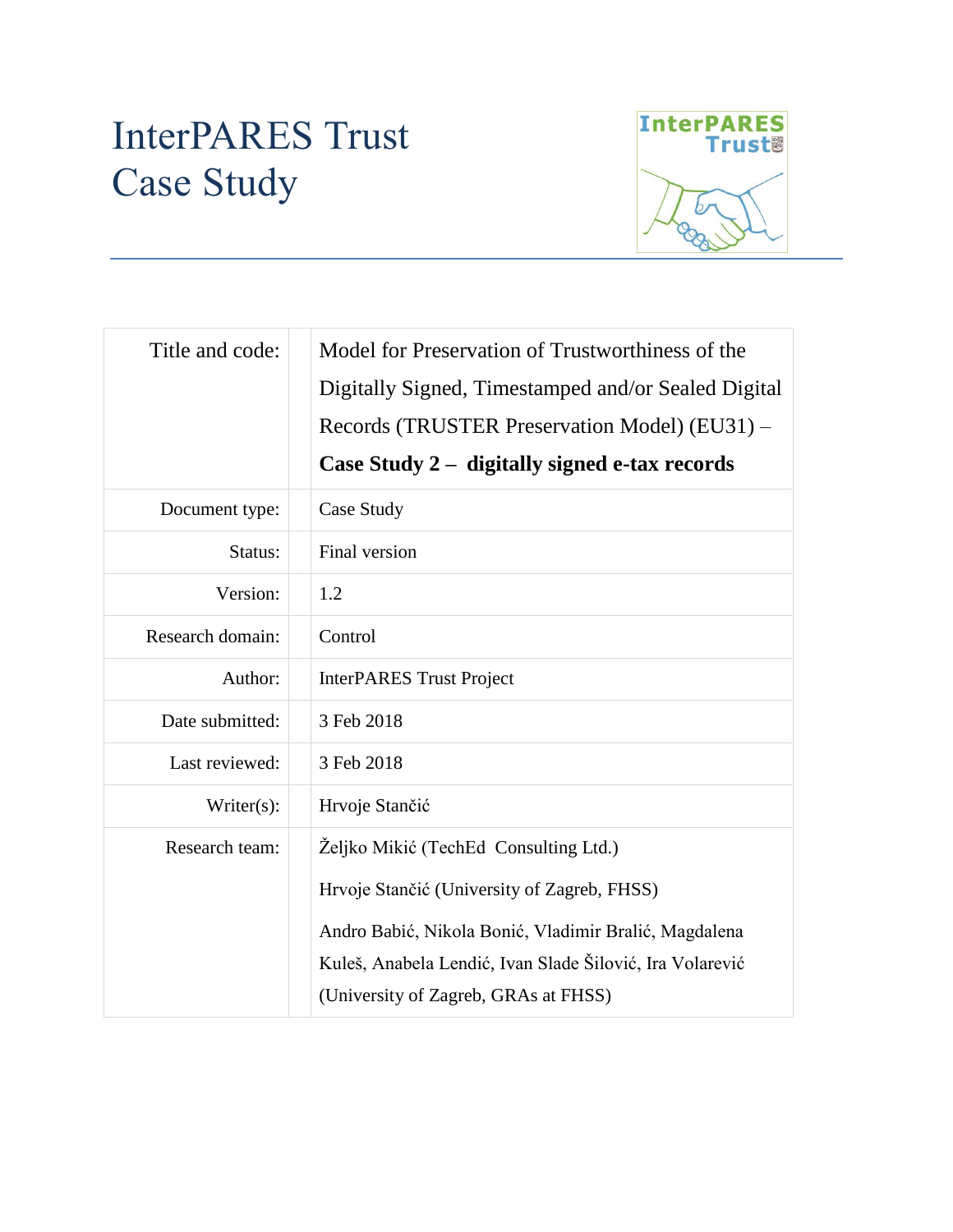# Document Control

| Version history |             |                |                                      |  |
|-----------------|-------------|----------------|--------------------------------------|--|
| <b>Version</b>  | <b>Date</b> | By             | <b>Version notes</b>                 |  |
| 0.1             | 22 Apr 2017 | Hrvoje Stančić | Initial internal draft               |  |
| 1.0             | 22 Dec 2017 | Hrvoje Stančić | Draft for consultation at EU31 level |  |
| 1.1             | 12 Jan 2018 | Mats Stengård  | Minor improvements                   |  |
| 1.2             | 3 Feb 2018  | Hrvoje Stančić | Final version                        |  |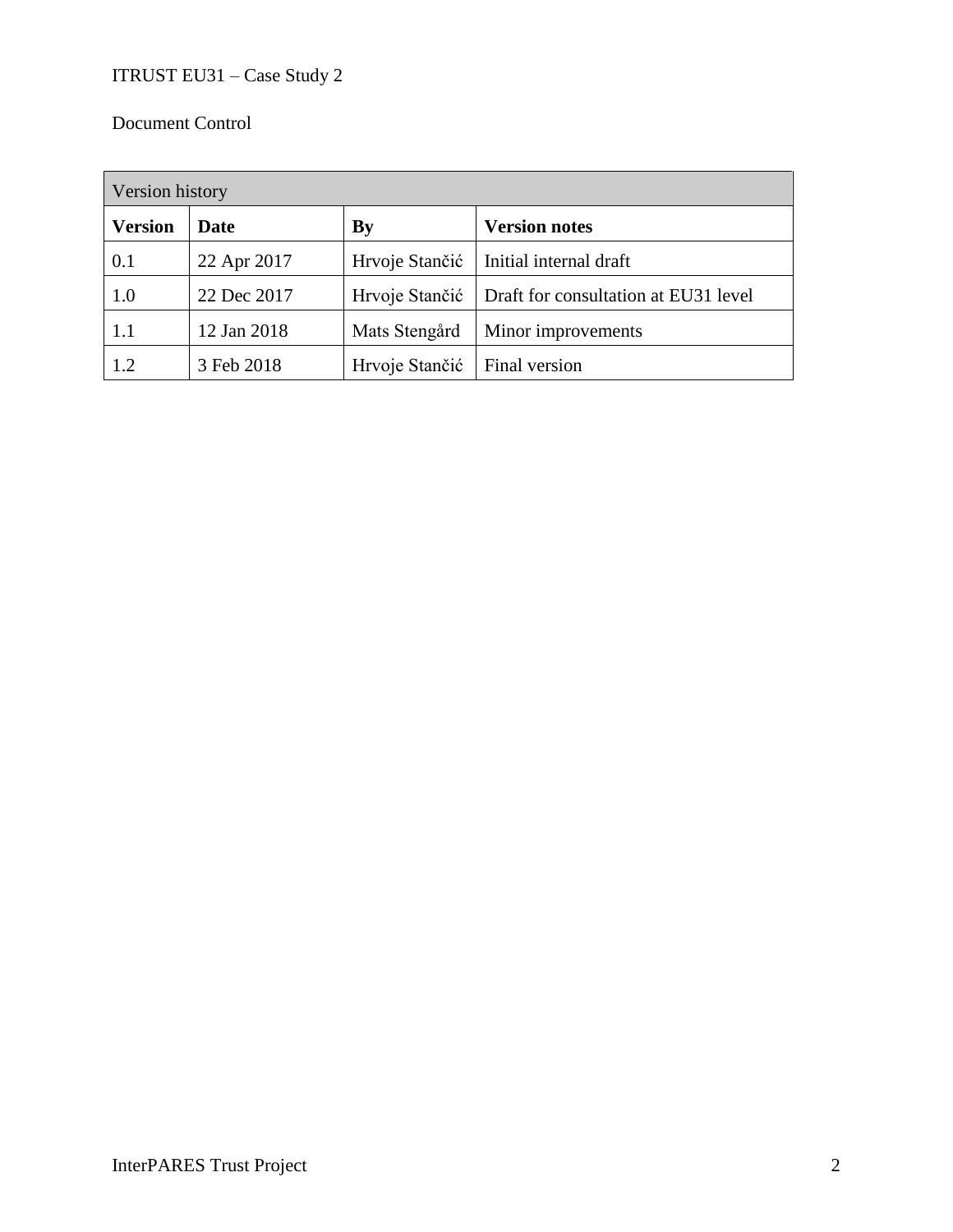# **Table of Contents**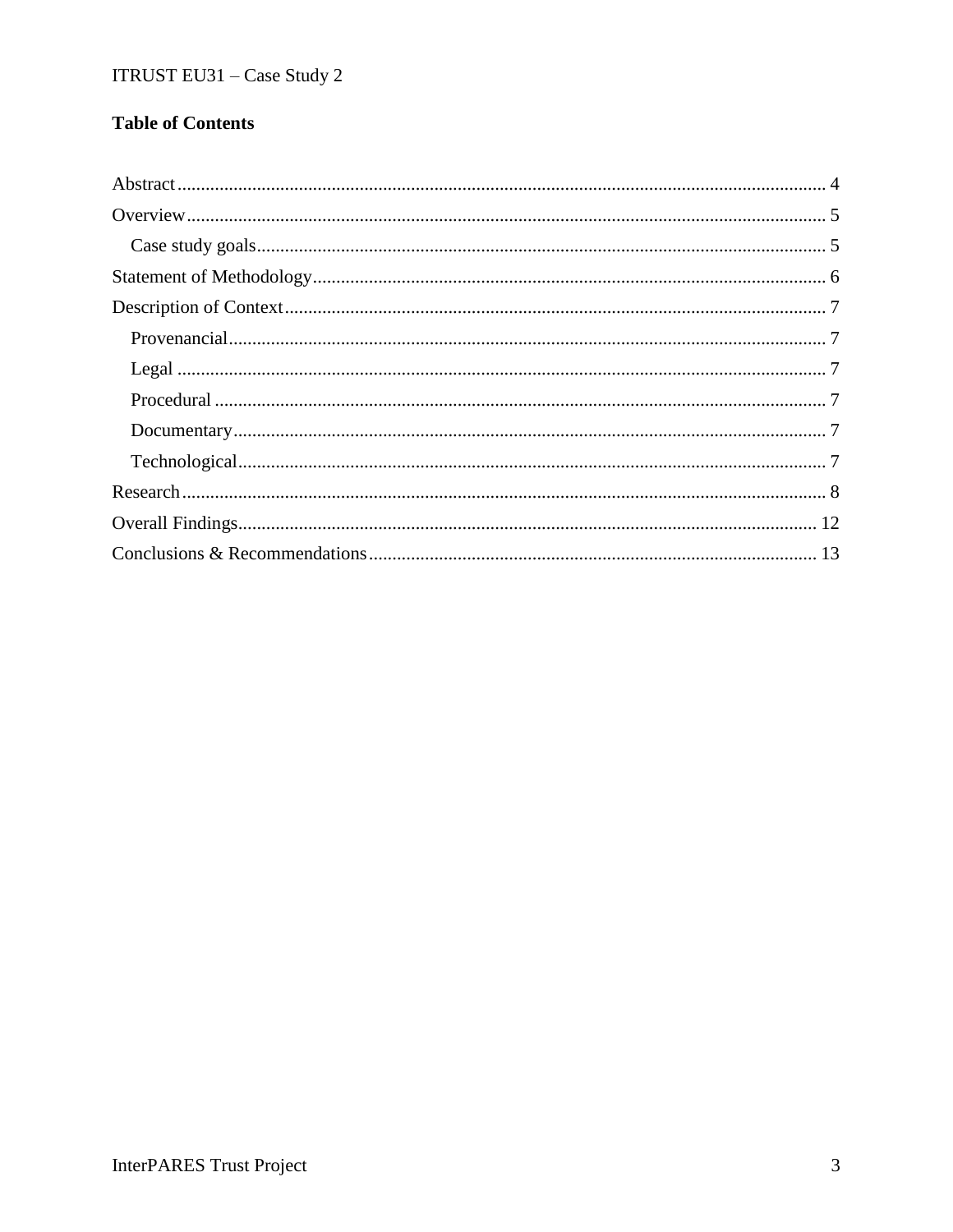# **Abstract**

This case study has been conducted in cooperation with TechEd Consulting Ltd. and Croatian Tax Administration, between January and April 2017.

The main goals of this case study are (1) to analyse the current use of and state of preservation of digitally signed records held by the Croatian Tax Administration, (2) to understand the perceived value of the need for archiving of the digital signatures as well as the archiving of the validity of the digital signatures, and (3) to understand how could the expiration of certificates in digital signatures influence the admissibility of records as evidence in the court.

The analysis is focussed on the digitally signed records and the preservation of the validity of used certificates in the e-TAX records. Thus the report summarises the procedures with those records related to the case study goals. It could also function as a foundation for further cooperation or additional, more detailed studies.

The study highlights the need for development of a digital preservation strategy and a policy for preservation of the validity of digital signatures. The current solutions lack records management component, digital preservation policy, digital archive and the system in place cannot satisfy current legal requirements for long-term preservation.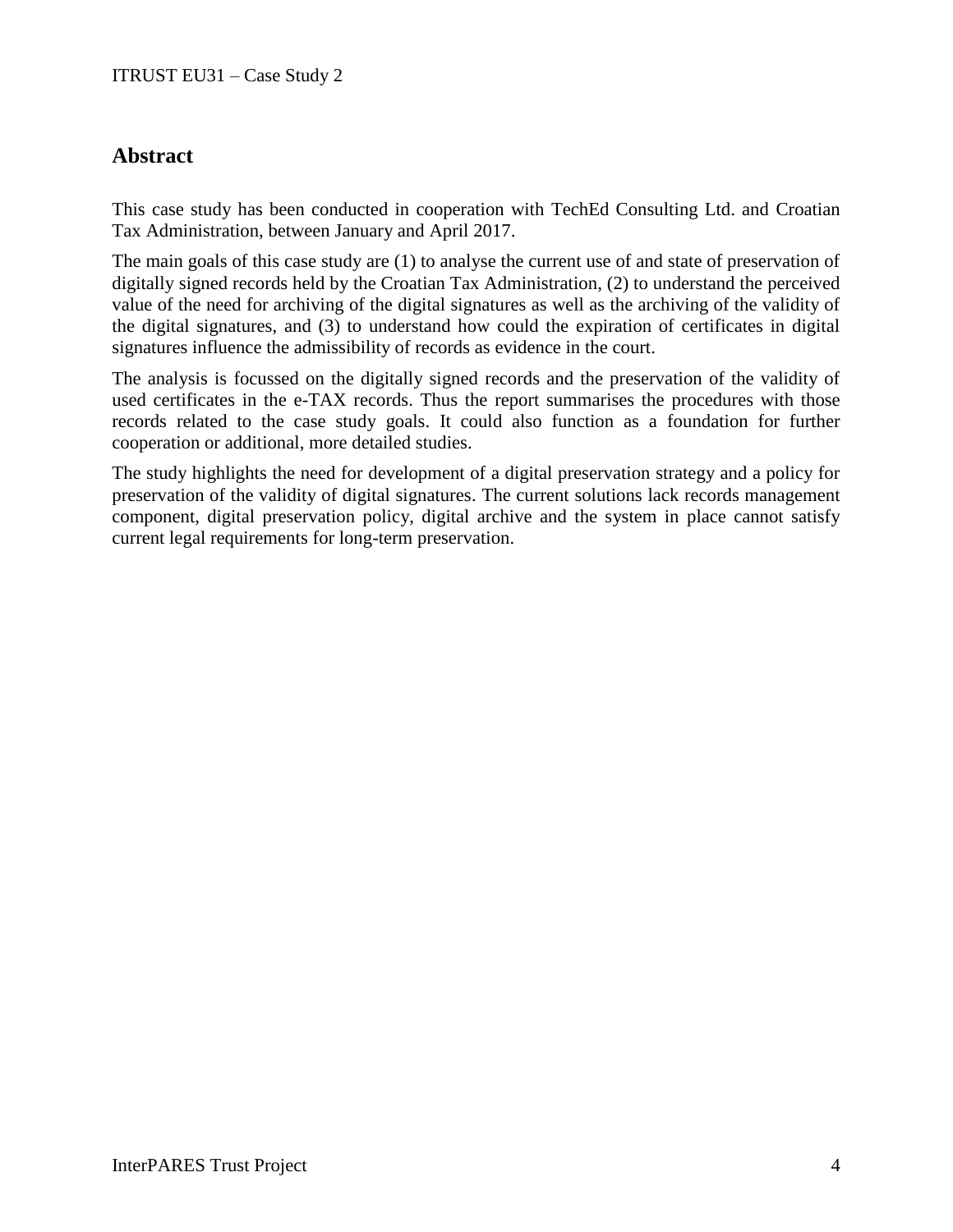# **Overview**

This case study has been conducted in cooperation with the Croatian Tax Administration, between January and April 2017.

The report uses part of the InterPARES case study report template but the scope of the study is smaller and therefore several headings are excluded.

The objectives of this case study are (1) to better understand the Tax Administration's processes with the digitally signed records, (2) to learn about the Tax Administration's procedures for archiving digital signatures (if existing), and (3) to examine if the research questions set by InterPARES Trust's TRUSTER Preservation Model study (EU31) research team apply.

No detailed analysis of technology of all types of digital records within the Tax Administration has been done but the report summarises the current state of the prioritised and most important areas related to the case study goals. It could also function as a foundation for further cooperation or additional, more detailed studies.

# **Case study goals**

- To analyse the current use of and state of preservation of digitally signed submissions of annual income tax (e-TAX).
- To understand the perceived value of the need for archiving of the digitally signed records as well as the archiving of the validity of the digital signatures.
- To understand how could the expiration of certificates in digital signatures influence the admissibility of records as evidence in the court.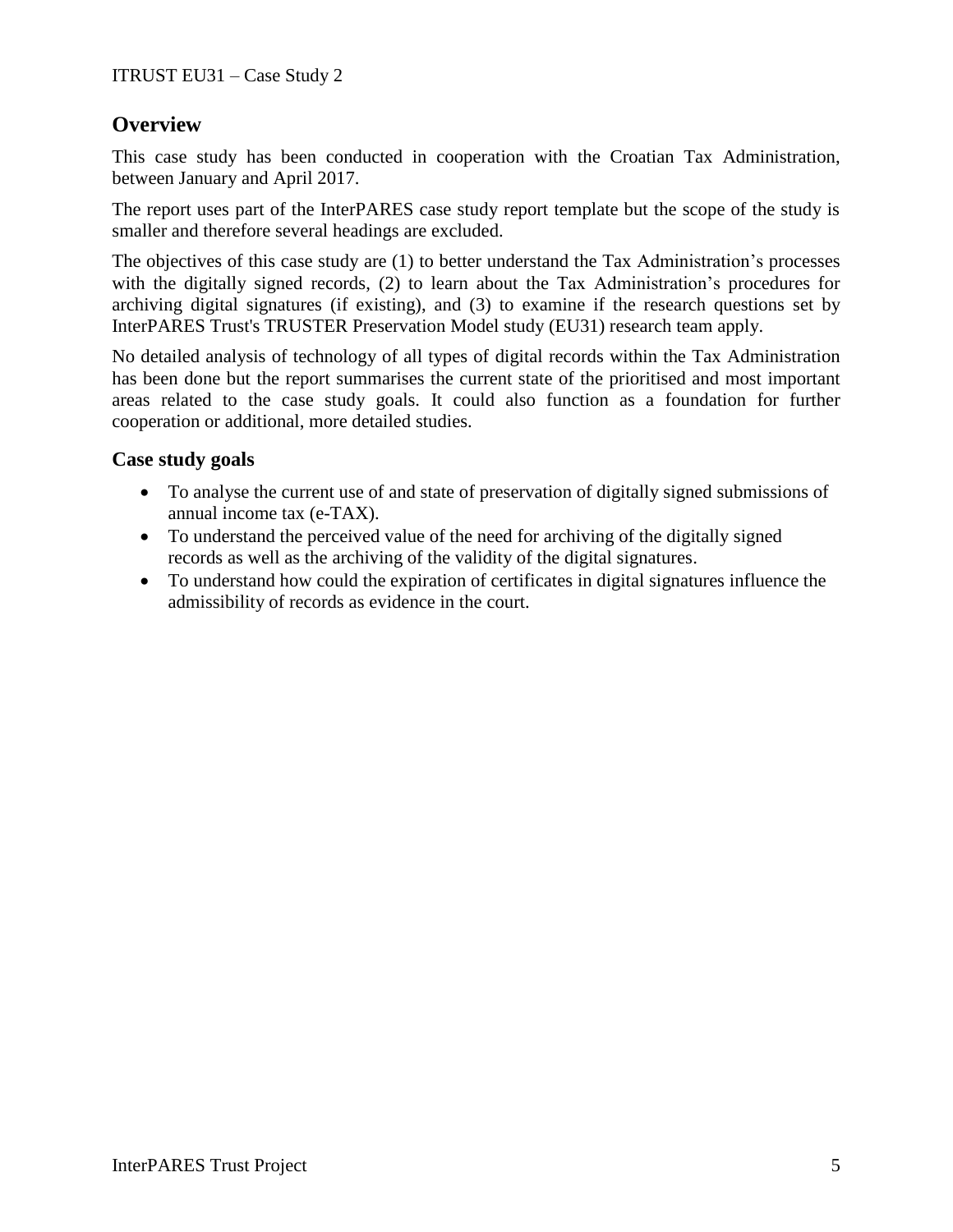# **Statement of Methodology**

The research was conducted by using the questionnaire. The questionnaire that was used was the same questionnaire developed through two phases of the Case Study 1. It consisted of 11 sections with the corresponding questions. The questionnaire was sent to the Tax Administration (TA) and the questions, where necessary, were discussed with the TA representatives. The answers were later analysed and discussed among the team members. This case study report presents the results of the research.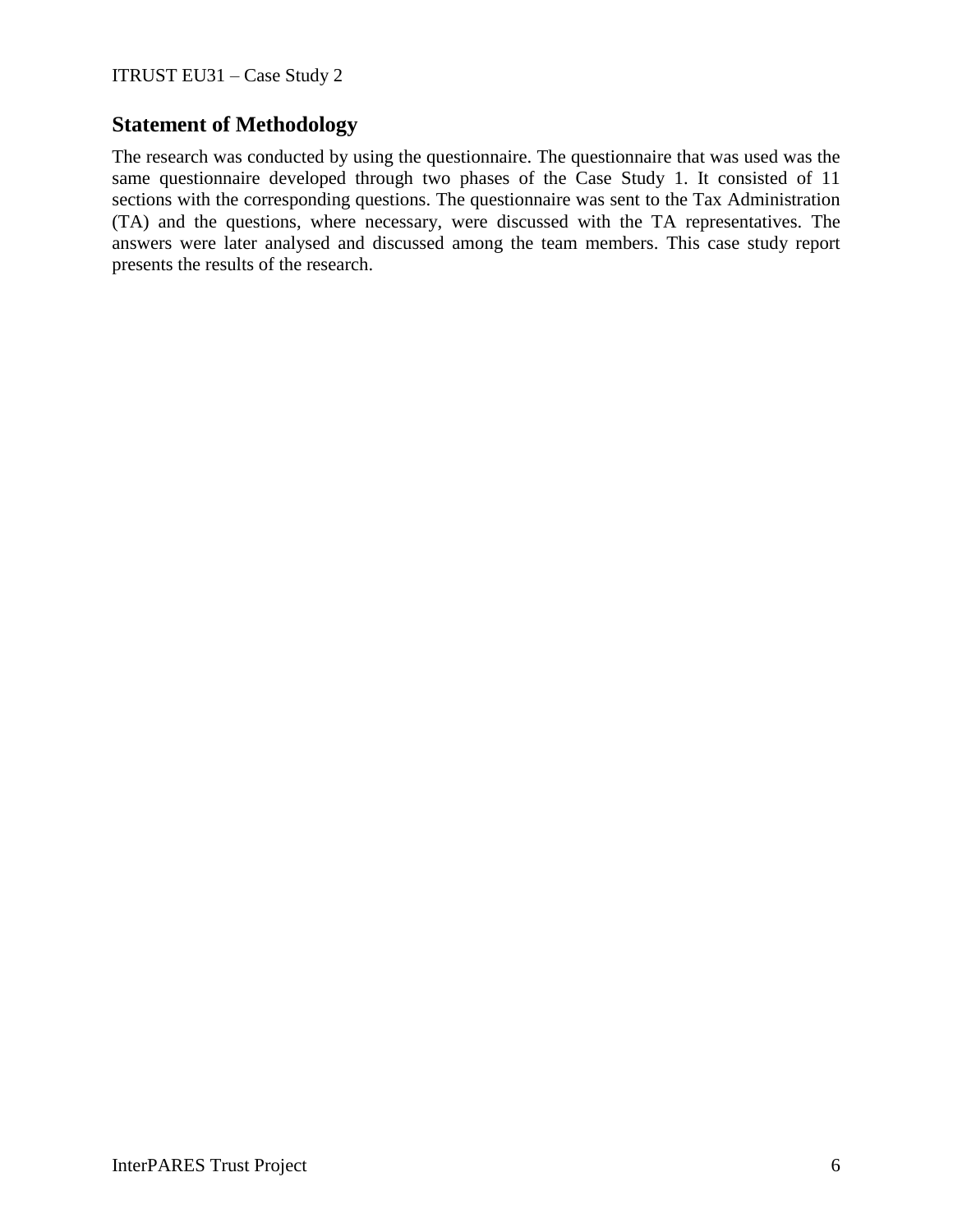# **Description of Context**

# **Provenancial**

"The Tax Administration is the administrative organization within the Ministry of Finance whose basic task is to implement tax regulations and regulations concerning the payment of obligatory contributions." 1

# **Legal**

"All residents are obliged to participate in the settlement of public expenses in accordance with their economic abilities. The tax system is based on the principles of equality and equity." 2 The records covered by this case study are the submissions of annual income tax and the JOPPD (Report on receipts, income tax, surtax and contributions for compulsory insurance) forms which have long-term legal value.

# **Procedural**

The study discusses different workflows and procedures related to the handling of electronic records.

A special focus has been put on the digitally signed records and the validity of digital signatures.

To narrow the scope of the study we put focus on the important and large volume of records using digital signatures – the e-TAX records.

# **Documentary**

This case study covers the digitally signed records.

# **Technological**

The Tax Administration records rely on the third party digital signatures. Part of the records are available only internally (2006-2013), and the rest is available publically online (2014 onwards). The data is stored in database and file system.

 $\overline{a}$ 

<sup>&</sup>lt;sup>1</sup> The Republic of Croatia, Tax Administration,<https://www.porezna-uprava.hr/en/Pages/default.aspx>  $<sup>2</sup>$  Ibid.</sup>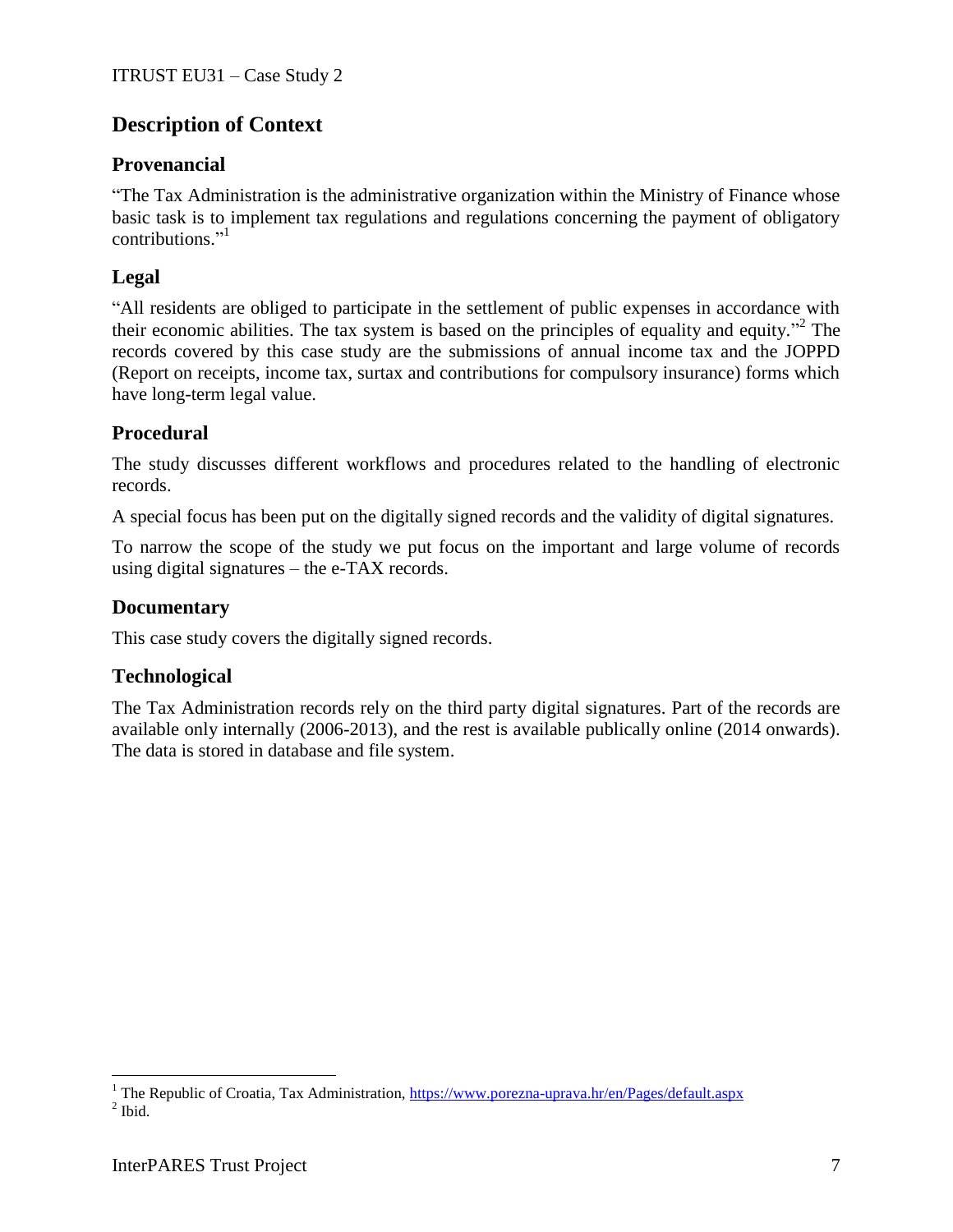# **Research**

This questionnaire is divided in 11 sections with the corresponding questions. It was used to investigate the status of and the procedures with digitally signed records with the expired certificates held by the Croatian Tax Administration and intended for long-term preservation.

The records in case are the submissions of annual income tax.

Research perioud: January – April 2017.

## **1. Number of documents with expired certificates**

**Q:** What is the number of documents with expired certificates being stored? Insight needed in order to see how much data we are dealing with.

**A:** *– (The exact number of documents with expired certificates was not revealed.)*

#### **2. Number of requests for these documents with expired certificates**

**Q:** How many requests were made for these documents? This can help us decide which documents are more important.

**A:** *There is no official statistics on the requests for these documents. The system enables creation and delivery of documents but does not log the number of requests per document.*

**Q:** Are you dealing with documents that are accessible to users?

**A:** *Yes.*

## **3. Document importance**

**Q:** Similarly to the previous question, are some of the documents more important, should any of the documents have a higher priority for preservation/migration etc.?

**A:** *There is no concrete information on the importance of the documents available. The law requires, for example that the Form JOPPD (Report on receipts, income tax, surtax and contributions for compulsory insurance) should be preserved for 100 years.*

#### **4. Document age**

**Q:** How much time has passed since document certificates expired, and what effect does that have on their potential recertification?

**A:** *Certificates are valid for two years. After that they expire. The earliest documents in the system are dating from 2006 and there might be expired certificates in the system from that time. FINA should have the historic CRL lists so that recertification might be possible at the time of archiving if the original signature might be 100% checked. CRL lists might be obtained by request.*

#### **5. Document timespan (how much time has passed since the certificates have expired)**

**Q:** How much time has passed since certificates for certain documents expired? We consider this relevant because a longer timespan means more time for unauthorized access.

**A:** *Since the system is dating back from 2006, it is at least 10 years.*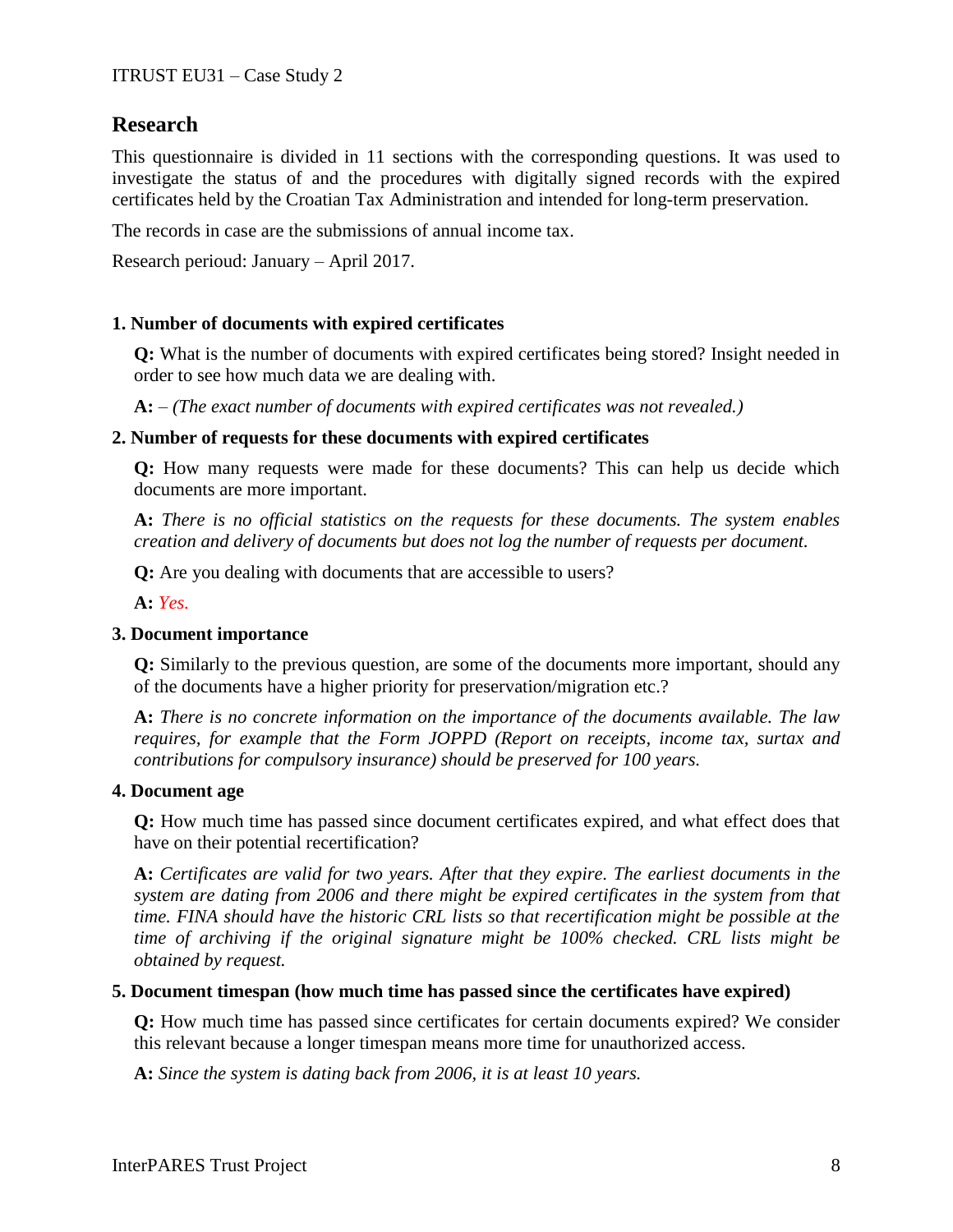## **6. In what way were the documents stored, what formats were used?**

**Q:** Could you provide the insight into the way the documents were stored as well as on the formats in which they were stored? What technology was used and how outdated is the technology today? This is important in order to figure out a potential solution for the expired certificates.

**A:** *The tax forms are stored either in the data bases or in the file system. The format is XML. The XMLDSig type of signature was used until 2013 when it was upgraded to XAdES type of digital signature. SHA-1 hash algorithm is used along with RSA cryptographic algorithm for digital signature. SHA-1 is considered obsolete today and it is recommendable to change to the SHA-2 algorithm.*

## **7. Document acquisition process**

**Q:** In what way were the documents acquisitioned and what was the ingest process? Insight into this will give us more information on how the documents were kept and the possibilities for renewing their certificates.

**A:** *The documents (forms) were submitted by the taxpayers using internet. They are kept in the data bases or file system.*

## **8. Document management of the files with expired digital signatures**

**Q:** Who has access to the documents? Who manages the documents? How does this affect the trustworthiness of these documents? How does this affect potential recertification?

**A:** *The taxpayers, the taxpayers' assignees, and the Tax Administration employees have access to the documents. APIS IT<sup>3</sup> is responsible for the management of the documents at the system level. The documents are stored in a secure way and no changes are possible. The trustworthiness is guaranteed by the physical access control to the production system. The recertification should be possible because the users could only submit the documents and cannot change them once they are submitted (the system only ingests documents without the possibility of change or deletion).*

## **9. Legal status of the expired signatures**

**Q:** What criteria do the expired signatures have to meet in order to be considered as legally valid? Who decides on this?

**A:** *The legal validity is (in Croatia) regulated by the Electronic Signature Act (n.b. from 1 July 2017 it is derogated by the European e-IDAS regulation) and the Electronic Document Act.*

## **10. Business use**

 $\overline{a}$ 

**Q:** Are the problematic records actually used for business purposes? If not, why are they kept, which parties are interested?

**A:** *Electronic documents are used for fulfilling the tax obligations coming out from several regulations. Some forms, like the Form JOPPD, are important because they are used to* 

 $3$  Outsourced provider – the Information Systems and Information Technologies Support Agency, Croatia.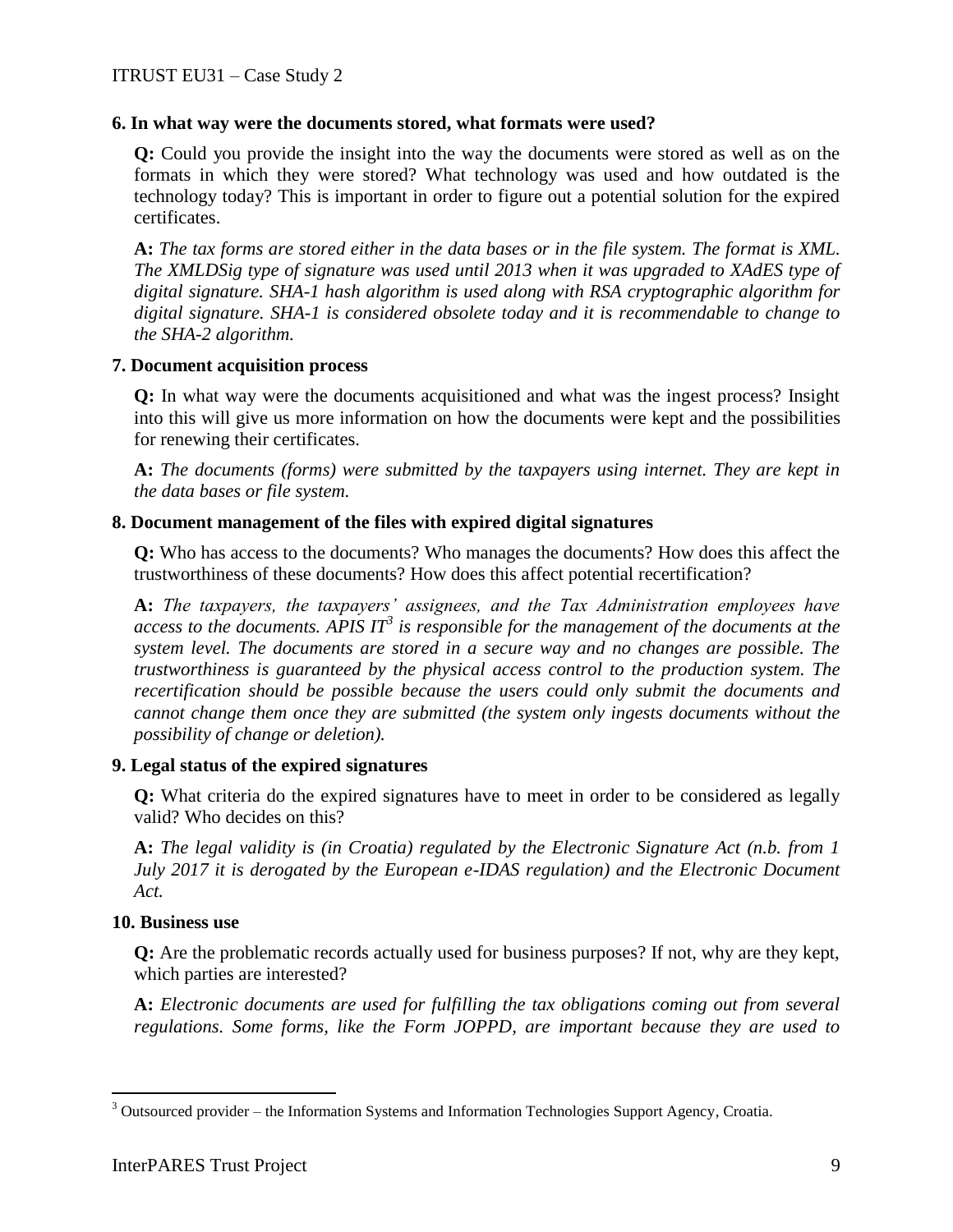*calculate the pensions. Therefore, it is important to keep them long enough – until the currently employed citizens are retired.*

**Q:** Are these records relevant to current or foreseeable high-value disputes and court proceedings?

**A:** *The current records are used in the legal disputes – they are printed on paper (i.e. the copies are being made) and the paper printout is then authenticated by the Tax Administration.*

## **11. Long-term preservation**

**Q:** Did you investigate the following as a solution for current or future long-term preservation problems? If yes, are they feasible?

a. Re-validating of historical signatures using special software/hardware and/or third party services

**A:** *It might be feasible only if FINA<sup>4</sup> would make available the historic CRLs – than the records could be re-signed using newer and stronger algorithms. The appropriate CRL would be included, in order to make the digital signature of the original document verifiable, along with the CRL used at the time of re-signing. It would be recommendable to use archival XAdES type of digital signature.*

- b. Re-signing the records before the expiration of the signatures **A:** *This would solve the problem of expiration of the certificates. Before the certificate expires the system should certify the document with a new signature which includes all the necessary data for later verification.*
- c. Using e-notary services **A:** *No.*
- d. Using trusted third party time-stamping and digital archiving services **A:** *No.*
- e. Blockchain

**A:** *No.*

- f. Disposal of problematic records (changing legal requirements if necessary) **A:** *No.*
- g. Validating records at the point of capture into trusted archival system, and afterwards trusting the system to ensure their integrity, usability and authenticity in time. **A:** *No.*
- h. Creating management system for records ensuring solid circumstantial evidence of their integrity and authenticity.

**A:** *This is a general question about archiving of electronic documents. We were considering building an archival system which would automate what was mentioned under a).* 

 $\overline{a}$ 

<sup>&</sup>lt;sup>4</sup> FINA – Financial Agency, Certificate Authority (CA) in Croatia.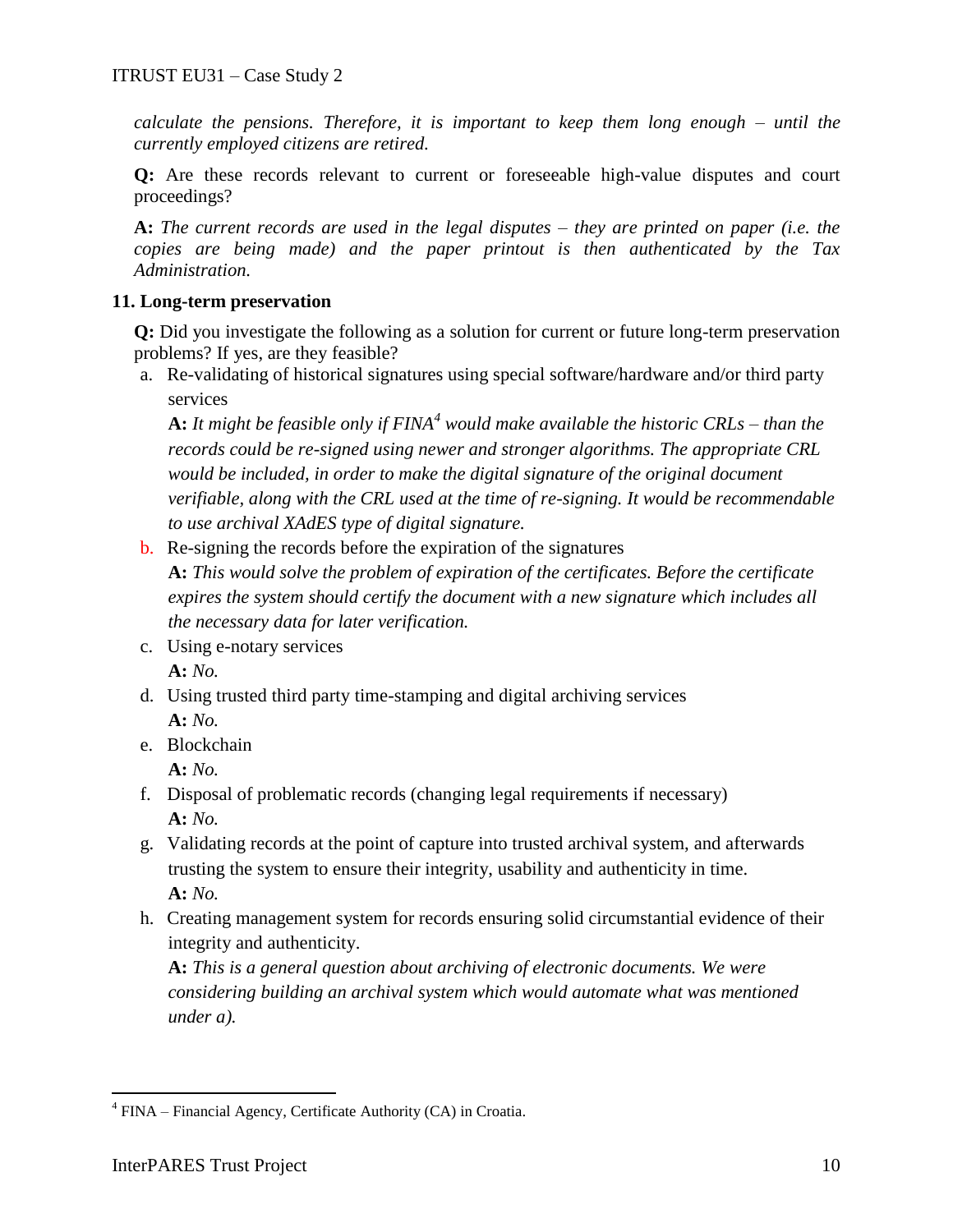i. Other (please specify)

**A:** *It might be a good option to use the form of digital signature containing all needed information for long-term preservation. However, that might become an issue because of the increased storage requirements – each document would need additional data like CRL, certificate of the issuer etc., but that would solve the long-term preservation issue.*

**Q:** Did you evaluate the cost of preservation (in various scenarios) vs. risks (such as fines for non-compliance, damages paid as a result of court cases etc.)?

**A:** *No.*

**Q:** How sure are you that the problem, once solved, won't repeat in time?

**A:** *We are somewhat sure. However, it is hard to say because the technology is constantly advancing and we do not know which new problems might show up.*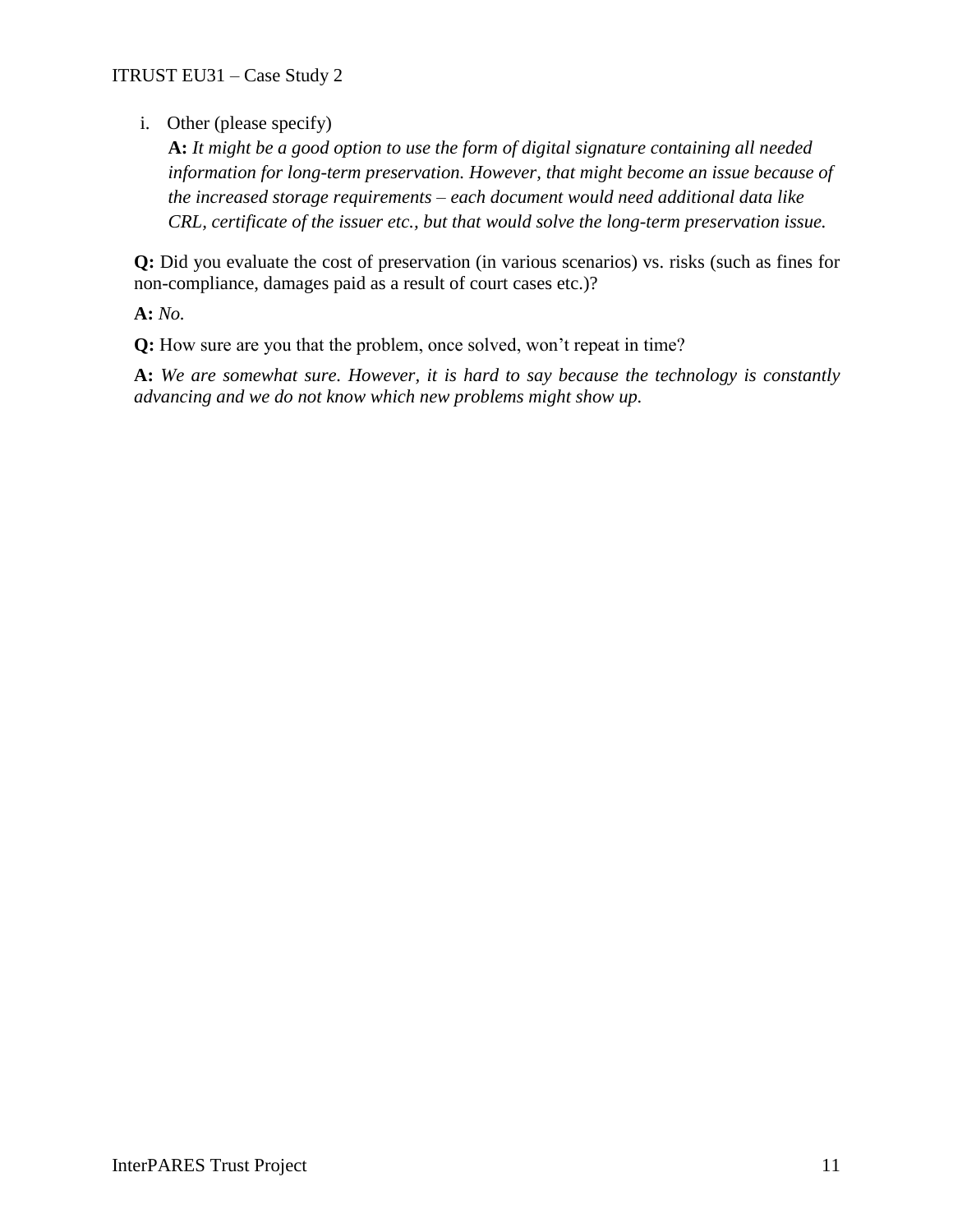# **Overall Findings**

The case study investigated the processes with digitally signed records in custody of the Croatian Tax Administration. The research showed that the records have XML signatures, qualified signatures and timestamps. The digital signatures on the original records dating from 2006 cannot be validated any longer because they have expired. In order to check them the Tax Administration should request the CA which originally issued keys for digital signatures to provide the old CRLs and certificate chains from that period. However, they are not preserved. Neither the information on the validity of digital signatures nor other information from or about digital signatures were recorded as metadata<sup>5</sup>.

# *Technological context*

The Tax Administration claims that:

- 1) the original records are kept in the data bases or file system
- 2) the documents are stored in a secure way (by an outsourced company) and no changes are possible
- 3) users can only submit the documents and cannot change them once they are submitted
- 4) the trustworthiness is guaranteed by the physical access control to the production system.

However, it should be pointed out that:

- 1) the records management system is not implemented
- 2) there is no digital preservation policy in place
- 3) there is no digital archive
- 4) the information from the digital signatures is not kept as metadata
- 5) records use now obsolete SHA-1 with RSA cryptographic algorithms for digital signatures
- 6) in the case of legal dispute digital records are printed and physically authenticated.

## *Legal context*

 $\overline{a}$ 

Some digitally submitted forms, like the Form JOPPD (Report on receipts, income tax, surtax and contributions for compulsory insurance), should be preserved for 100 years.

Currently, when the digital records held by the Tax Administration are needed as evidence in legal disputes they are printed and the paper printout is authenticated.

<sup>&</sup>lt;sup>5</sup> The authenticity of the whole set of records can be established by a court in the basis of available circumstantial evidence. This is usual practice in common law countries which, unfortunately, is not widely adopted in continental law countries.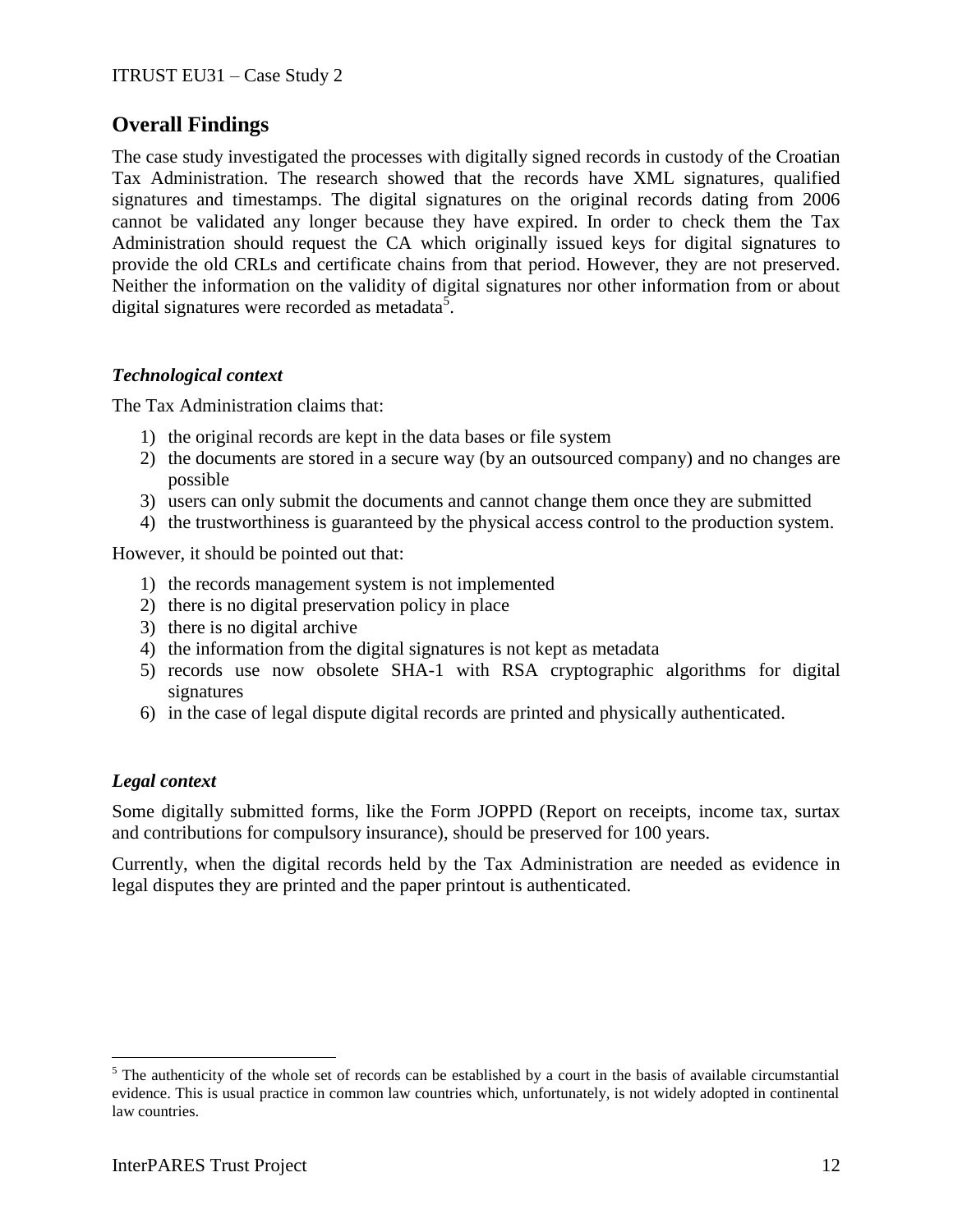# **Conclusions & Recommendations**

## *Conclusions*

This case study identified the need for: 1) a common strategy with regards to the use of digital signatures, and 2) a common policy for archival procedures related to them. The current solutions keep documents stored in the database and in the file system. Neither is the records management system in place nor is the digital preservation policy developed. The solution for digital archive is non-existent. However, the survey showed that there is an understanding that all three should be developed and implemented.

From an archival perspective the Tax Administration understands the legal requirements and the value of the long-term preservation of digital records, acknowledging that the validity of the digital signatures of part of the records has expired.

The general conclusion from the study is therefore that in this particular case it is too late to try to preserve the validity of the digital signatures older than two years since they have already expired.

*Digital Signatures:* The type of digital signatures used are XMLDSig (2006-2013) and XAdES (2013 onwards). The digitally signed records use SHA-1 with RSA cryptographic algorithms.

*Value of preservation:* This was not fully recognised or clearly stated in any workflow but the study triggered discussions about the need for a focused analysis and a common strategy.

*Legal requirements:* The law in Croatia requires some of the records to be preserved for 100 years (e.g. the Form JOPPD). Therefore, preservation of digital signatures' validity is of interest though not explicitly noted as a requirement by the law.

*Archived signatures:* The information of the validity of the archived digital signatures is not present in the system. However, the signatures had been valid at the time of signing because otherwise the submissions of annual income tax would not have been accepted.

*Preservation of validity:* The Tax Authority claims that the historical signatures might be revalidated only if the CA which issued keys for original digital signatures provides sufficient information (e.g. historic CRLs). This process was not tested or evaluated during this case study. No other expressed strategy or a proprietary process being able to recover or prove signature validity was noted as existing.

## *Recommendations*

The records management system, the long-term digital preservation policy and the digital archive should be developed and implemented. The records with still valid digital signatures should be ingested in the digital archive and the information on the validity of the signing certificates should be kept and preserved. Signature's validity should be seen as important as other attributes or information in a record. A cost-benefit analysis of the preservation of the validity should be done to see if the validity can be preserved without unreasonable cost.